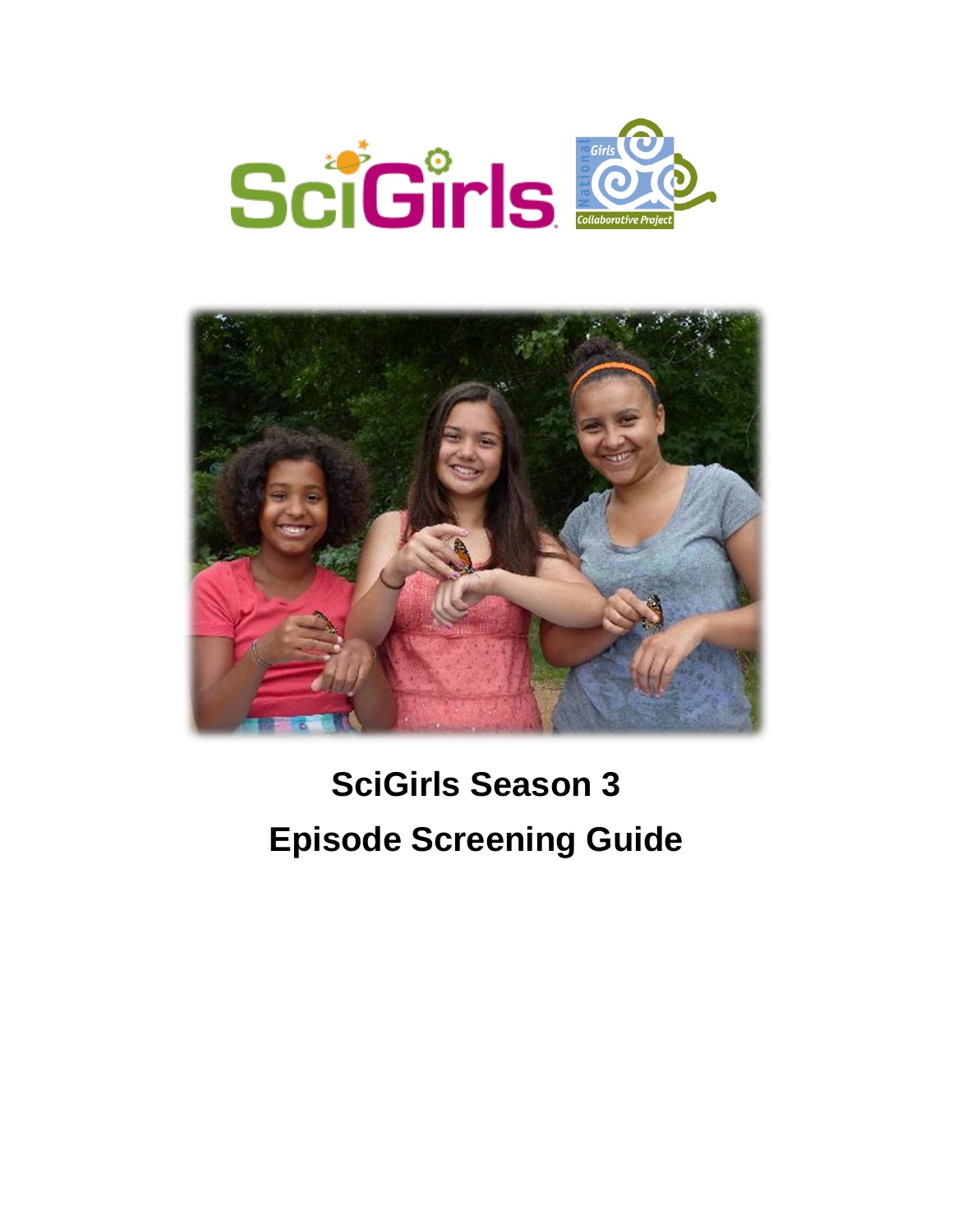# **Table of Contents**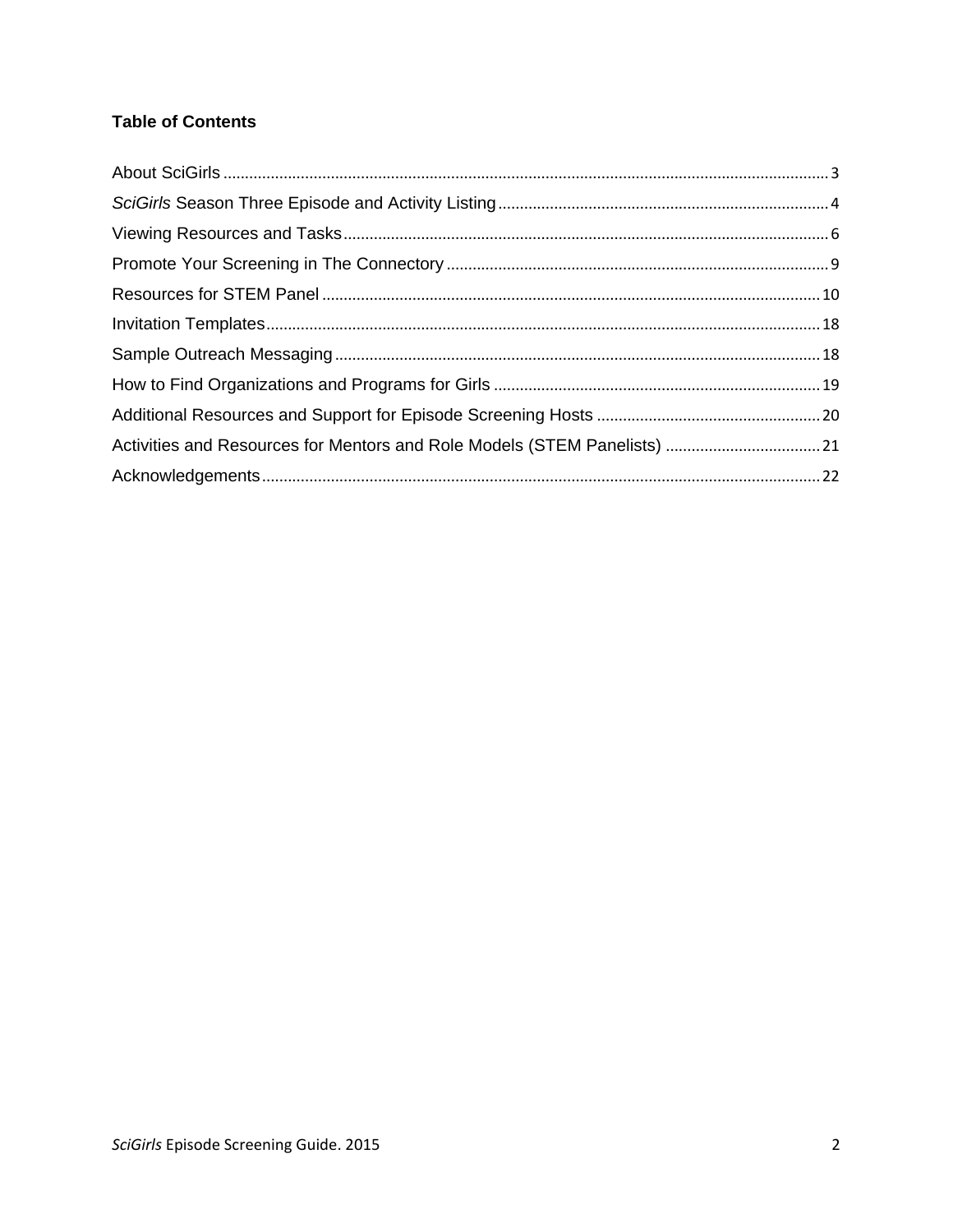# <span id="page-2-0"></span>About SciGirls

SciGirls is an Emmy-award winning PBS KIDS television series, website, and outreach program dedicated to changing the way millions of girls ages 8 - 13 think about science, technology, engineering, and mathematics. The transmedia effort has reached over 14 million girls, educators, and families, making it the most widely accessed girls' STEM program available nationally. *SciGirls*' videos, interactive website and hands-on activities work together to inspire, enable, and maximize STEM learning and participation for all girls, with an eye toward future STEM careers. The goal of *SciGirls* is to change how millions of girls think about STEM.

The *SciGirls* approach - for the TV show, website, and educational materials - is rooted in research about how to engage girls in STEM. A quarter of a century of studies have converged on a set of common strategies that work, and these have become SciGirls' foundation.

*SciGirls CONNECT* [\(scigirlsconnect.org\)](http://scigirlsconnect.org/) is a broad national outreach effort to encourage educators, both formal and informal, to adopt new, research-based strategies to engage girls in STEM. *SciGirls CONNECT* includes 125 partner organizations located in schools, museums, community organizations and universities who host *SciGirls* clubs, camps and afterschool programs for girls across 34 states. The *SciGirls* CONNECT network is a supportive community of dedicated educators who provide the spark, the excitement and the promise of a new generation of women in STEM careers. *SciGirls CONNECT* provides mini-grants, leader training and educational resources to partner organizations, and each partner training session involves educators from a score of regional educational institutions.

*SciGirls* key national collaboration partner, the [National Girls Collaborative Project](http://www.ngcproject.org/) (NGCP) has implemented training using *SciGirls* gender equity resources across regional and local girlserving STEM programs nationwide. NGCP facilitates collaboration and provides professional development to build organizational capacity to girl-serving STEM organizations across the nation. NGCP has also helped enable role model-focused outreach for *SciGirls* partners through the [FabFems](http://www.fabfems.org/) database of STEM professionals. The database features hundreds of STEM professional women available to act as mentors and role models.

*SciGirls* Season Three Episode Screenings and associated activities described in this guide are new aspects of the *SciGirls CONNECT* effort. The primary audience for *SciGirls* Season Three Episode Screenings are local middle school girls in your community (and their parents, caregivers, families, and friends), In addition to screening a Season Three Episode of your choice, additional required event activities include a STEM panel discussion with high school, college and/or young female STEM professionals and hands-on activities associated with Season Three Episodes.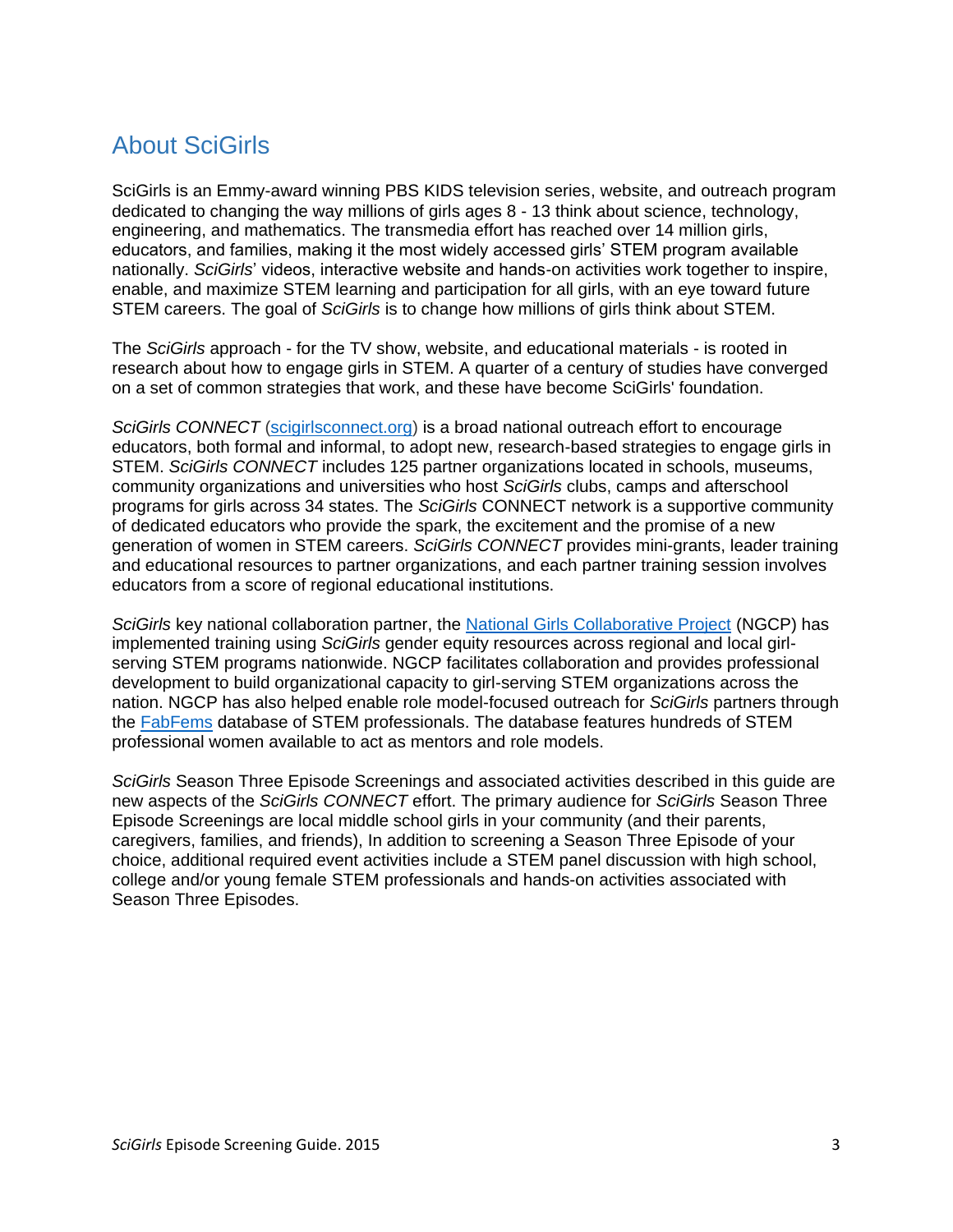# <span id="page-3-0"></span>*SciGirls* Season Three Episode and Activity Listing

*SciGirls* Season Three focuses on citizen science, the newest frontier in science education that engages ordinary kids nationwide in innovative research. Scientists invite kids and adults worldwide to observe and record data, then use this data in their research.

Full episodes are streamed online at [pbskids.org/scigirls/videos](http://pbskidsgo.org/scigirls/video) and can be downloaded for free from iTunes (ready in September). Videos that are chaptered for educational use will be available at [http://tpt.pbslearningmedia.org/collection/scigirls/.](http://tpt.pbslearningmedia.org/collection/scigirls/)

#### *Episode 1: Frog Whisperers*

In this episode three girls hit urban and rural sites to compare frog and toad calls and report on their amphibian neighbors.

Watch Episode: <http://tiny.cc/FrogWatch>

Citizen Science Project Website: [FrogWatch USA](http://scigirlsconnect.us8.list-manage1.com/track/click?u=c75f91038f6323c7c35957c76&id=c90966ca7f&e=b78a68da80)

This project provides individuals and families with information about the wetlands in their communities and how to help conserve amphibians by reporting the calls of local frogs and toads.

See the [Wetland Band](http://scigirlsconnect.us8.list-manage1.com/track/click?u=c75f91038f6323c7c35957c76&id=8495134978&e=cc7ad5b8c2) activity to teach youth frog calls.

#### *Episode 2: Flower Power*

In this episode girls track changes in flowers and plants as spring emerges, and celebrate by creating a sculpture and a time-lapse video of the season's arrival.

Watch Episode: <http://tiny.cc/NaturesNotebook>

Citizen Science Project Website: [Nature's Notebook](http://scigirlsconnect.us8.list-manage2.com/track/click?u=c75f91038f6323c7c35957c76&id=a92a4efc0b&e=b78a68da80)

Part of the USA National Phenology Network, participants gather information on plant and animal phenology across the U.S. to be used for decision making to ensure the continued vitality of our environment.

See the **Season Seeking activity to encourage youth to look for phenomenal phenology** in your community.

#### *Episode 3: SkyGirls*

In this episode girls from Virginia team up with NASA scientists, to identify clouds from the ground and compare their data with satellite images, ultimately creating a "mostly cloudy" museum display.

Watch Episode<http://tiny.cc/NASA-SCool>

Citizen Science Project Website: [NASA's S'COOL: Student Cloud Observations Online](http://scigirlsconnect.us8.list-manage2.com/track/click?u=c75f91038f6323c7c35957c76&id=3cdbd9c760&e=b78a68da80) This project involves students in making and reporting observations of clouds to assist in the ground validation of NASA's CERES satellite instruments.

See the [Cloud Clues](http://scigirlsconnect.us8.list-manage.com/track/click?u=c75f91038f6323c7c35957c76&id=4e5ea47b63&e=cc7ad5b8c2) activity to engage youth in an outdoor, observational activity, where they will name cloud characteristics.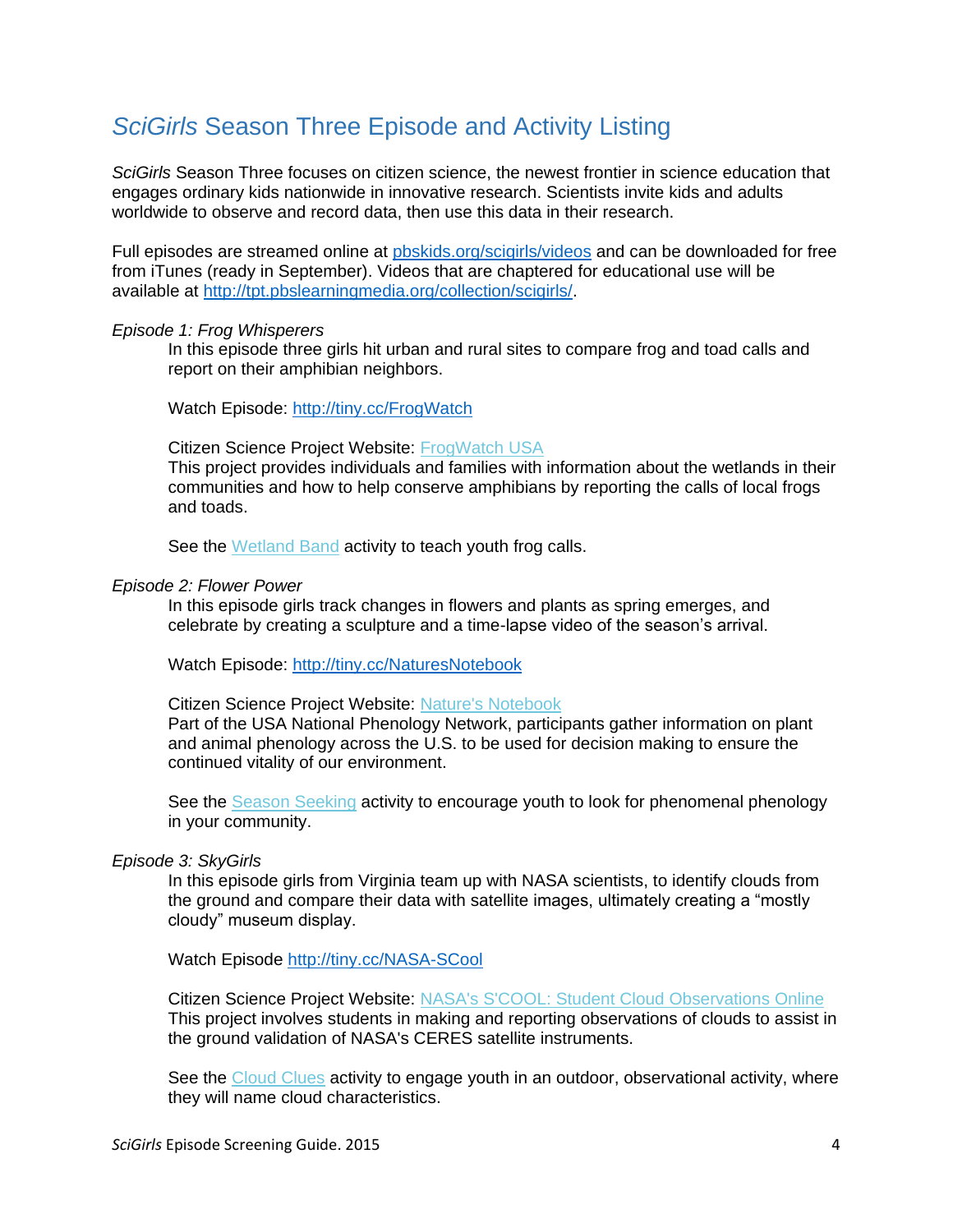#### *Episode 4: Feathered Friends*

In this episode girls from Denver investigate what makes a good urban bird habitat, and transform a city school garden into a welcoming home for any flock of feathered friends.

Watch Episode <http://tiny.cc/CelebrateBirds>

Citizen Science Project Website: [Celebrate Urban Birds](http://scigirlsconnect.us8.list-manage.com/track/click?u=c75f91038f6323c7c35957c76&id=15e5a11021&e=b78a68da80) [\(CUBS\)](http://scigirlsconnect.us8.list-manage.com/track/click?u=c75f91038f6323c7c35957c76&id=15e5a11021&e=b78a68da80)

A year-round project developed and launched by **The Cornell Lab of Ornithology**, its primary purpose is to reach diverse urban audiences who do not already participate in science or scientific investigation. Another goal is to collect high-quality data from participants that will provide the lab with valuable knowledge about birds in urban areas.

See the [Bird is the Word](http://scigirlsconnect.us8.list-manage.com/track/click?u=c75f91038f6323c7c35957c76&id=3d3f386f8a&e=cc7ad5b8c2) activity to show youth how to watch and identify birds in your neighborhood

#### *Episode 5: Butterfly Diaries*

In this episode girls explore a Minnesota milkweed patch, counting monarchs to help scientists track the butterfly population. These SciGirls then raise monarch caterpillars, and use a video diary to capture their metamorphosis into butterflies.

Watch Episode <http://tiny.cc/Monarchs>

Citizen Science Project Website: [Monarch Larva Monitoring Project](http://scigirlsconnect.us8.list-manage.com/track/click?u=c75f91038f6323c7c35957c76&id=ab01dd6bd0&e=b78a68da80) Developed by researchers at the University of Minnesota, the project aims to better understand how and why monarch populations vary in time and space, with a focus on monarch distribution and abundance during the breeding season in North America.

See the [Out and About](http://scigirlsconnect.us8.list-manage2.com/track/click?u=c75f91038f6323c7c35957c76&id=1090b8a3a4&e=cc7ad5b8c2) activity to guide youth through creating their own field guides.

#### *Episode 6: Terrific Pacific*

In this episode a junior lifeguard and her friends set sail on a SoCal citizen science cruise, working with marine scientists to collect data on the health of the Pacific Ocean and create a splashy conservation video for beach visitors.

Watch Episode<http://tiny.cc/SeaFloor>

Citizen Science Project Website: [Zooniverse: Seafloor Explorer](http://scigirlsconnect.us8.list-manage.com/track/click?u=c75f91038f6323c7c35957c76&id=383f9dd17d&e=b78a68da80) Participants identify aquatic animals and ground cover in images of the seafloor to help create a library of seafloor life in the habitats along the northeast continental shelf.

See the [All Tangled Up](http://scigirlsconnect.us8.list-manage1.com/track/click?u=c75f91038f6323c7c35957c76&id=33910328db&e=cc7ad5b8c2) activity to walk youth through creating a food web to model an ecosystem.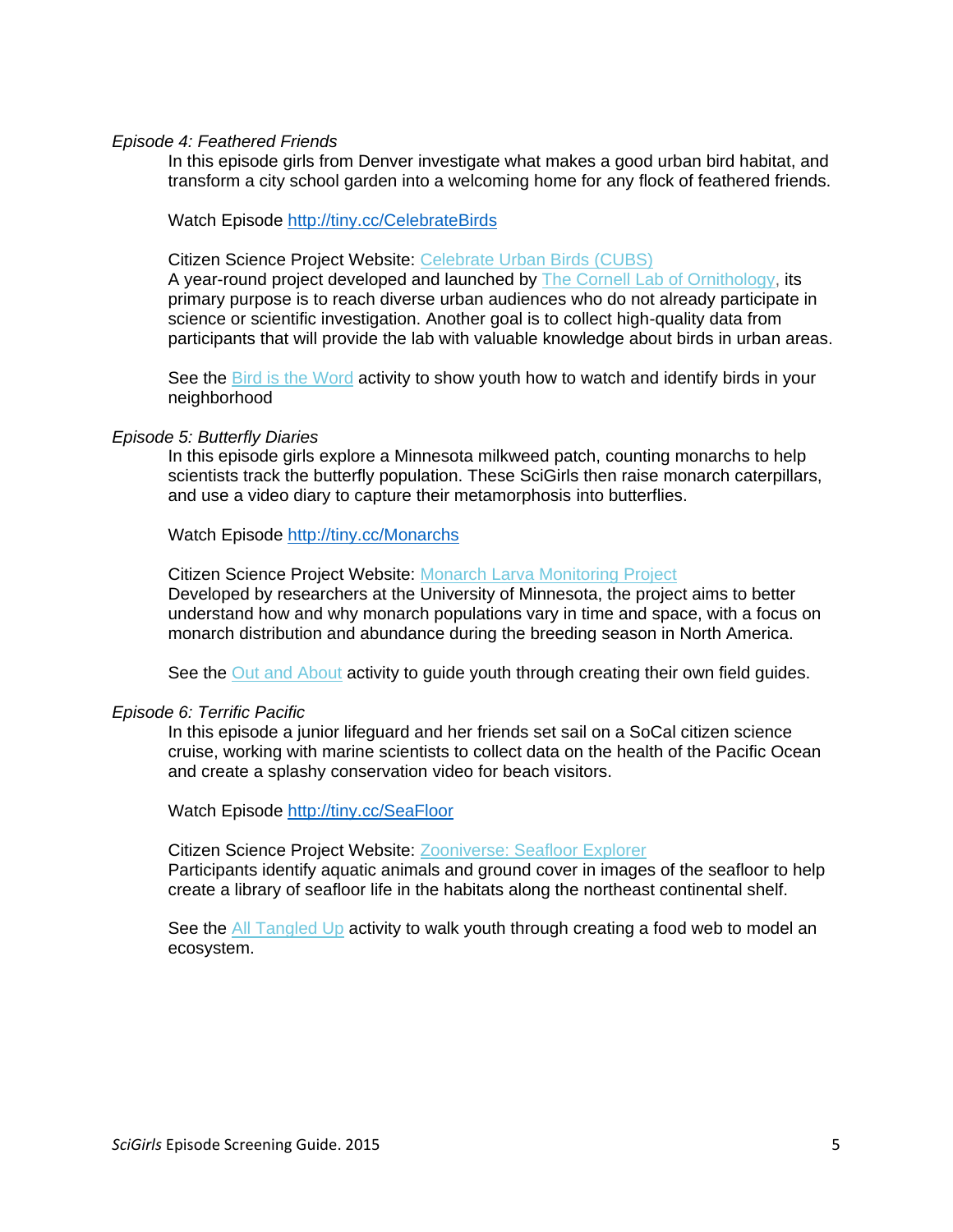# <span id="page-5-0"></span>Viewing Resources and Tasks

# **Prior to the Screening**

- $\Box$  Identify organizations/programs to partner with for the screening. This will reduce costs and aide in your outreach efforts.
- $\Box$  Prepare budget for screening and recruit event planning team members.
	- $\Box$  Submit budget requests to Nimisha Ghosh Roy at [nghoshroy@ngcproject.org](mailto:nghoshroy@ngcproject.org) at least four weeks prior to event for approval.
	- $\Box$  Possible expenses include
		- $\Box$  Printing outreach/promotional material
		- $\Box$  Printing activity instructions
		- $\square$  Supplies for hands-on activities
		- □ Food/snacks for event
		- $\Box$  Small gifts for panel participants
- $\Box$  Schedule a series of event/screening planning meetings, including a debrief to occur after the event.
- $\Box$  Determine and distribute task assignments for event planning and duties for the day of the screening to the event planning team.
- $\Box$  Determine date, time, and location. Register your event as an Opportunity in the Connectory, to increase your outreach efforts. See Page 9 for information about creating Connectory Opportunities.
	- $\Box$  NOTE: Consider any conflicting events and all holidays.
	- $\Box$  NOTE: Since this event is primarily for youth you do NOT need to collect event registrations as you would for other NGCP events. You may decide to collect registrations, if so, there are many tools available. Consult with partners and where possible, use an existing event registration system hosted by a partner.
- $\Box$  Reserve location. Consider the following when reserving a location:
	- $\Box$  Can the facility be reserved for the duration of the film and for the duration of the discussion/activities?
	- $\Box$  Is the facility large enough to accommodate all (expected) attendees?
	- $\Box$  Does the facility have A/V equipment? (For accessibility purposes, please use a facility with a microphone.)
	- $\Box$  Is the facility wheelchair accessible?
	- $\Box$  Does the physical configuration of the room allow for engaging, interactive discussion?
	- $\Box$  Is there internet access available? If there is no internet access you can watch the video via DVD (to be completed in early August) or contact Sarah Carter [\(scarter@tpt.org\)](mailto:scarter@tpt.org) to download the video via Dropbox.
- $\Box$  Determine if food/snacks will be provided during the event
	- $\Box$  Make arrangements for food/snacks prior to the screening and have adequate cups, napkins, utensils, available for all attendees.
- $\Box$  Recruit/ Invite speakers/panelists.
- Determine RSVP deadline.
- □ Promote Event
	- $\Box$  Facebook; Twitter; E-newsletter; email messaging
	- □ Send out press release.
	- $\Box$  Distribute promotional materials with event information (e.g. posters).

NOTE: Sample text for promoting the screening via social media and a poster are included in the toolkit. See Pages 18 -19.

□ Conduct Site Visit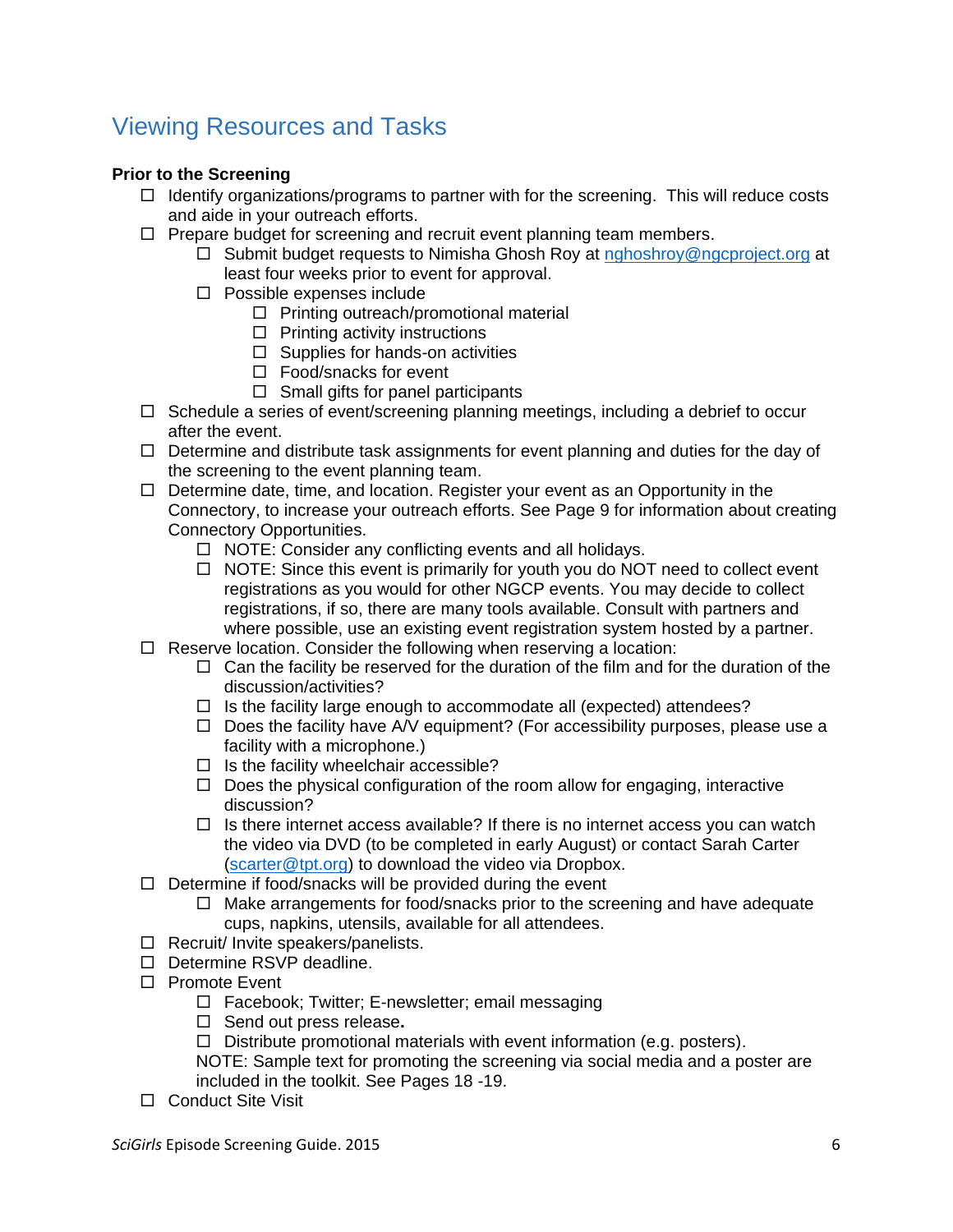- $\Box$  Coordinate seating assignments for VIPS and speakers/panelists if needed.
- D Determine room layout & décor.
- $\Box$  Make sure all A/V equipment is working properly.
- $\Box$  Finalize (facility use) contract if needed.
- $\Box$  If you are collecting event registrations from parents/families/youth, and/or panelist, presenters be sure to provide regular reminders for initial registration, 2 weeks prior, 1 week prior, and day before the event. Include confirmation details and driving directions or maps.
- $\Box$  Determine and obtain panel participant gifts if appropriate
- $\Box$  Create supply list needed for the screening including materials for hands-on activities and any printing that might be needed.
- $\Box$  Create list of materials to transport to venue.
- $\Box$  Organize materials to be used at the screening and transport the materials to the venue.

### **During the Screening**

An episode screening event will typically be at least two hours in length. The following is a suggested agenda. Depending on your environment, this agenda may be adjusted. You are highly encouraged to include both a panel discussion and a hands-on STEM activity during your event.

### *Sample Agenda:*

- 1. Introduction/Welcome/Recognition of Sponsors and Partners (10 minutes)
- 2. Episode Screening (30 minutes)
- 3. STEM Panel Discussion (high school girls and/or women STEM professionals (20 minutes)
- 4. Hands on STEM/SciGirls Activity (30 minutes)
	- a. Introduce Activity (5 minutes)
	- b. Activity (20 minutes)
	- c. Reflection and Wrap-Up (5 minutes)
- 5. Closing and Recognition of Speakers, Sponsors, and Partners (10 minutes)

### *Additional Agenda Notes:*

**Introductions** (10 min): Welcome: discuss why you are hosting this screening. Feel free to use talking points below:

- SciGirls is an Emmy-award winning PBS KIDS television series, website, and outreach program dedicated to changing the way millions of girls ages 8 - 13 think about science, technology, engineering, and mathematics.
- SciGirls' videos, interactive website and hands-on activities work together to inspire, enable, and maximize STEM learning and participation for all girls, with an eye toward future STEM careers. The goal of *SciGirls* is to change how millions of girls think about STEM.
- STEM-related jobs are some of the fastest growing jobs in the country and 80 percent of all future jobs will require STEM literacy and skills. STEM skills are also critical for all members of our society to be informed consumers and make decisions about complex issues that face the world.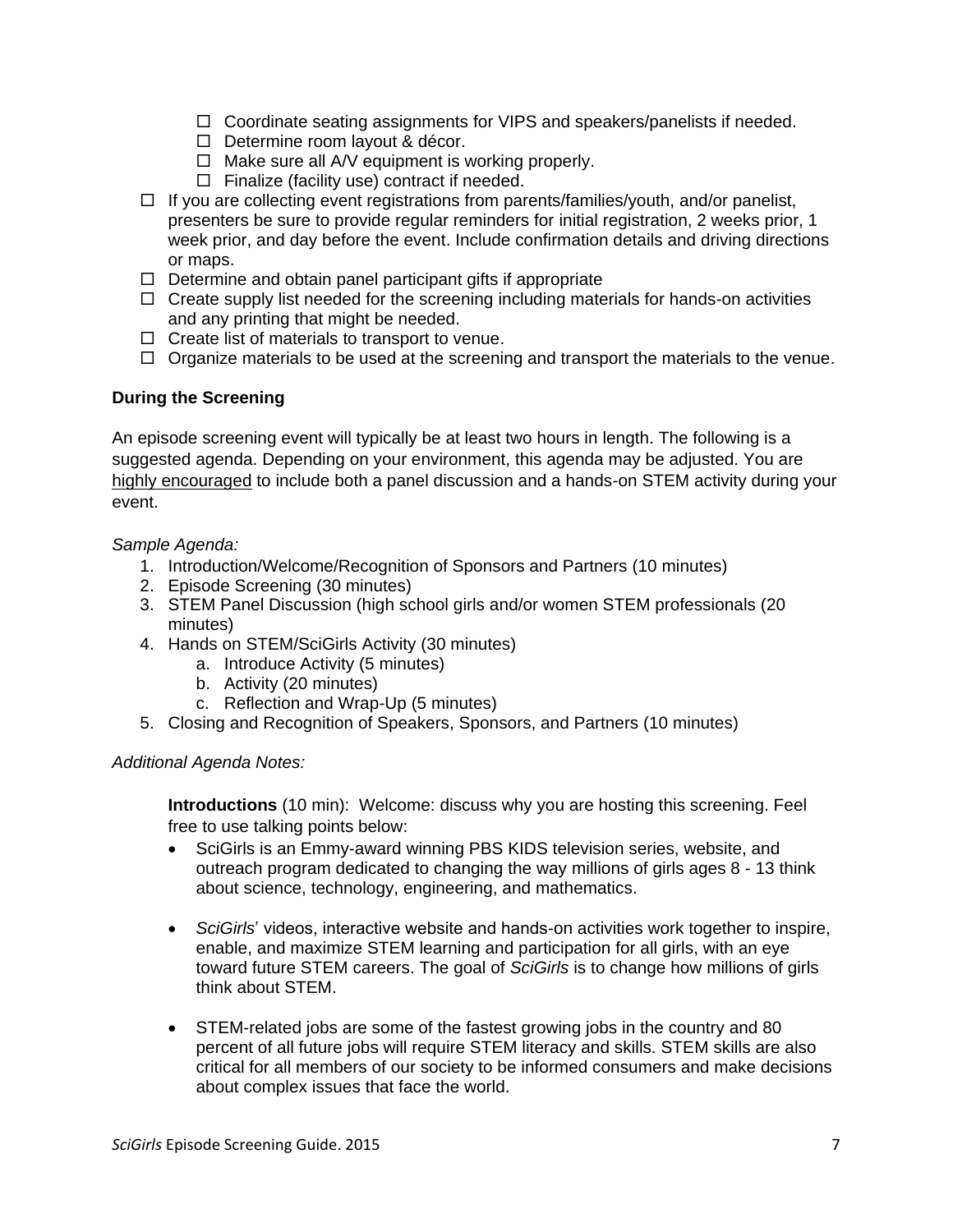- Explain the agenda for the day, introduce any special guests and event partners. Let attendees know there will be a chance to meet with panelists and engage in handson activities and discussions like those they will see during the episode.
- Recognize sponsors and partners.

### **Episode Screening** (30 min)

**STEM Panel Discussion** (20 min) with high school, college and/or professional women. Review the Resources for STEM Panel section on page 10 for more information on how to coordinate and plan the panel.

**Hands-on Activities** (30 min) associated with the Season Three Episode shown during screening.

**Closing** (10 min) End the event by sharing a call to action for girls. Encourage them to visit the<http://pbskids.org/scigirls/> website to play interactive games, create profiles and participate in citizen science projects. Recognize sponsors, partners, and speakers.

### **After the Screening**

- $\Box$  Send thank you emails to speakers/panelists and attendees (include resources and next steps).
- $\Box$  Conduct follow-up meeting with event team to evaluate event.
- $\Box$  Pay all vendor bills and gather receipts.
- $\Box$  Post pictures to Facebook, Instagram, Twitter, etc.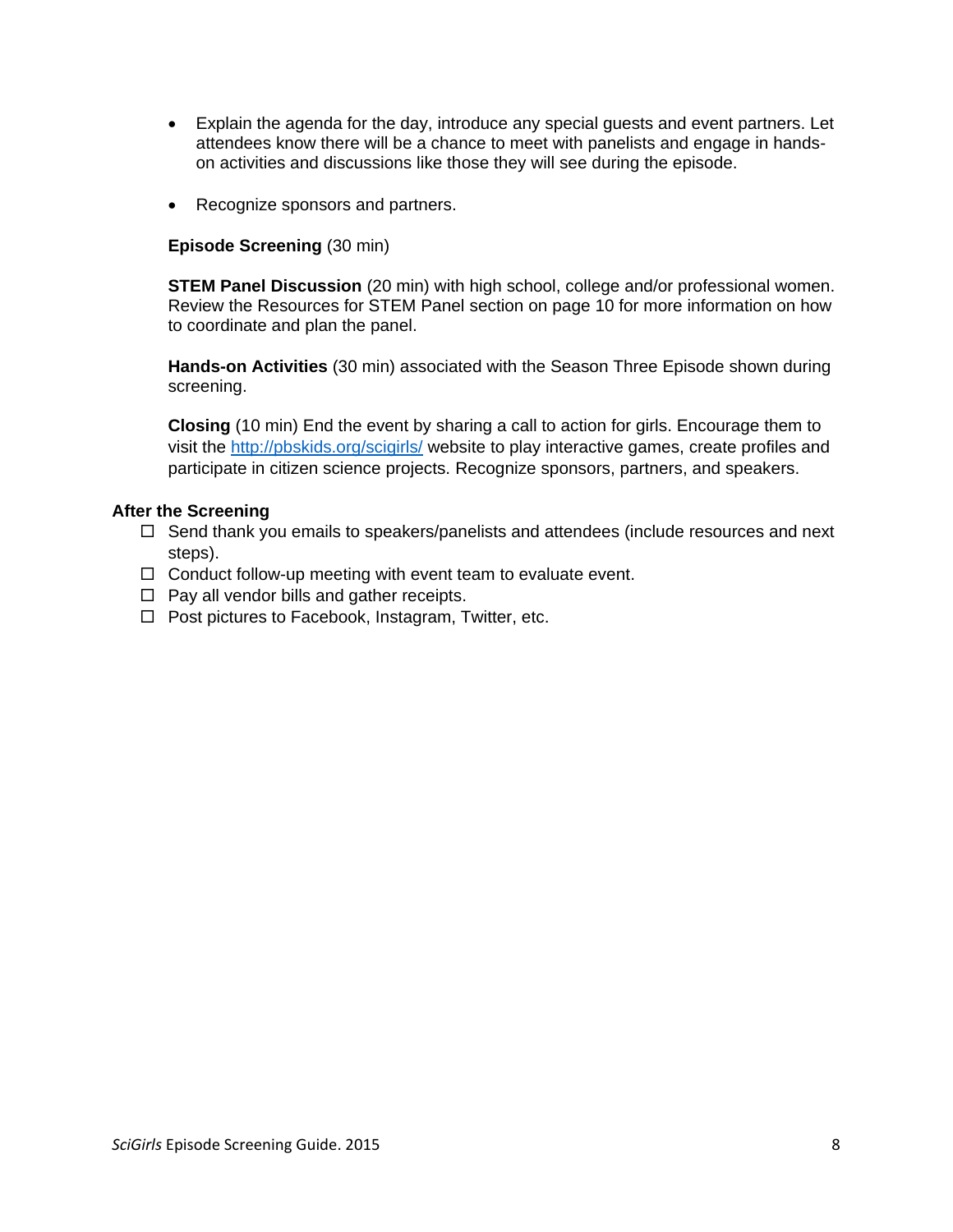# <span id="page-8-0"></span>Promote Your Screening in The Connectory

Promote your *SciGirls* Episode Screening to families in [The Connectory,](http://r20.rs6.net/tn.jsp?e=001wW610fcASM3ZoBbQ9IJFC1rDrL0b15kOl4-D3VjI3W1UoAvw08tRWkPmxz6BNDNzG5PAS1hZx49O25oCAAIy5ykJwHKcq1BsH0SmyLRs4ayuEyS65ff1Bg==) the largest directory of youth-serving STEM programs and opportunities! The website is open to the public and all opportunities are searchable and viewable by families.

Opportunities are time-bound STEM events such as summer camps, one-day events, workshops, career fairs, and competitions, and are automatically promoted to visitors based on their location.

Add your opportunities now so they will be available to the families across the country accessing The Connectory!

- Join: [Make an account profile](http://r20.rs6.net/tn.jsp?e=001wW610fcASM3ZoBbQ9IJFC1rDrL0b15kOl4-D3VjI3W1UoAvw08tRWkPmxz6BNDNzG5PAS1hZx49O25oCAAIy5ykJwHKcq1BsH0SmyLRs4azgfleI4KGffJO1IZ3d32nEeiK3hatuBpM=)
- Create: *Click* '+ Add new program' to add basic information about your program
- Approval: We approve your **program listing** so they can be searched for by program providers
- Add: *Click* "+ Add new opportunity" to all your STEM opportunities
- Approval: We also approve your **time-bound opportunities** so they can be searched for by families
- Discover: Search for other programs providers to connect with

**Opportunities are visible to families from The Connectory homepage. Programs are visible to other STEM providers from the Partner Search page to encourage collaboration.**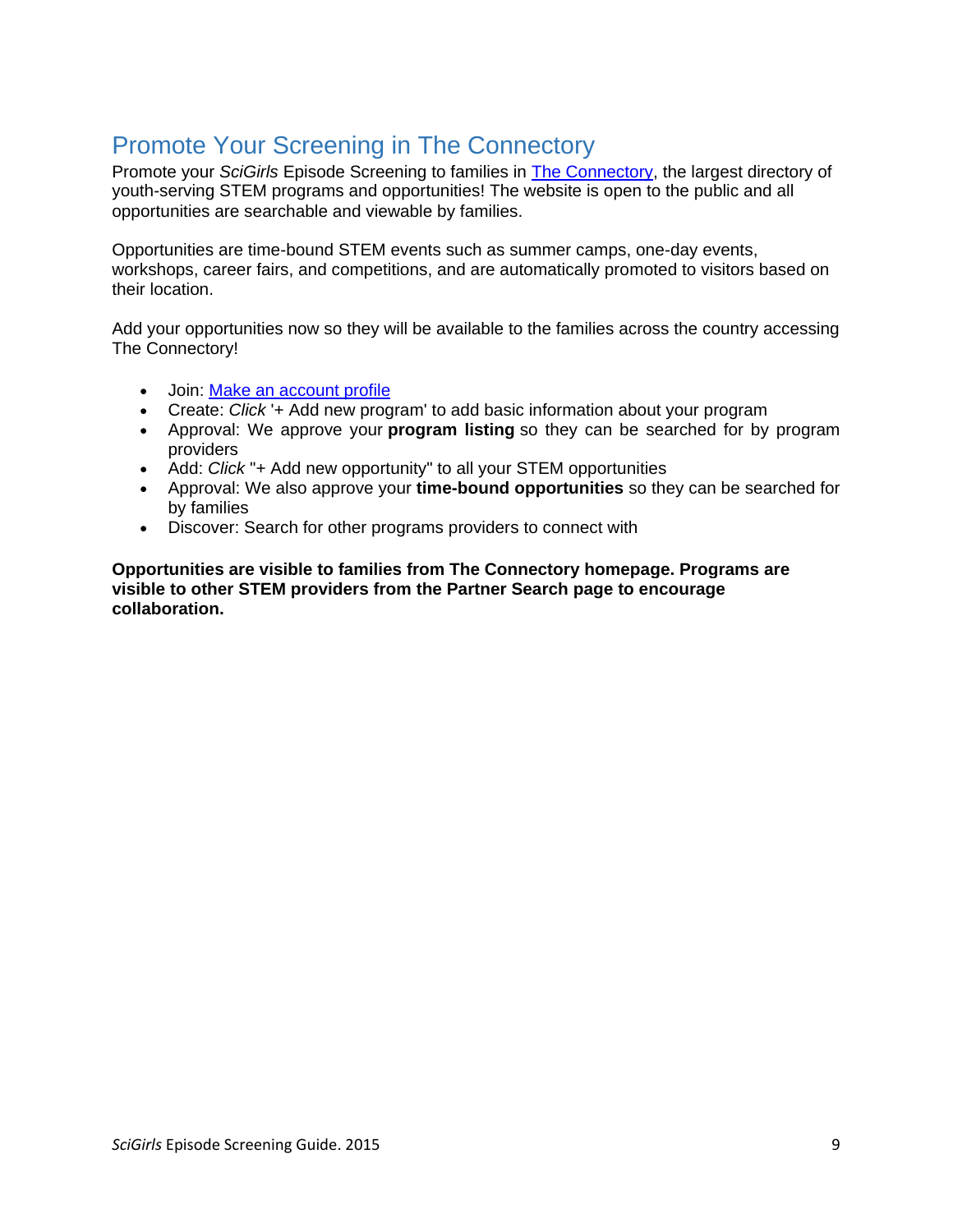# <span id="page-9-0"></span>Resources for STEM Panel

# **How to organize a panel and find panel participants**

Presenting a panel of high school, college and/or young female STEM professionals to share their perspectives about the *SciGirls* episode and challenges and successes in studying science and participating in science (citizen science and/or general research) can provide the audience with a more direct connection to the themes in the episodes. It is also an opportunity to provide leadership and speaking opportunities for young women.

# **Selecting Panel Participants:**

- Balance age, ethnic backgrounds, and other demographics to provide a wide array of experiences
- Use local teachers and professors where possible to seek recommendations for panelists

# **Preparing Panelists**

Share the episode link with panelists prior to the screening. Encourage them to view the episode prior to the screening so they can think about experiences to share with the audience.

Send all panelists an information sheet prior to the event (See Page 12).

For Adult panelists, you may choose to NOT include the Panel Registration Form included in the informational sheet.

# **Panel Title**

Name your STEM Panel. Possible panel event names include:

- *Women in STEM Panel – Voices & Perspectives*
- *Girls in STEM - High School Perspectives*

### **Identifying a Panel Moderator**

Identify a panel moderator to facilitate the panel discussion. Introduce the moderator to the panelists in advance. Share the moderator information sheet with your selected moderator in advance of the event (See Page 16).

### **Sample Panelist Discussion Questions**

For a 20 minute panel, five questions is probably sufficient. Share the five questions you will be asking with the panelists and the moderator in advance so they can prepare responses. The moderator may be interested in helping to identify the best panelist questions.

- In one sentence, can you sum up what you like about science programs/activities you are involved in (or have been involved with in the past)?
- How did your perspective on STEM education change from elementary school to middle school, or middle school to high school? What do you think caused the change?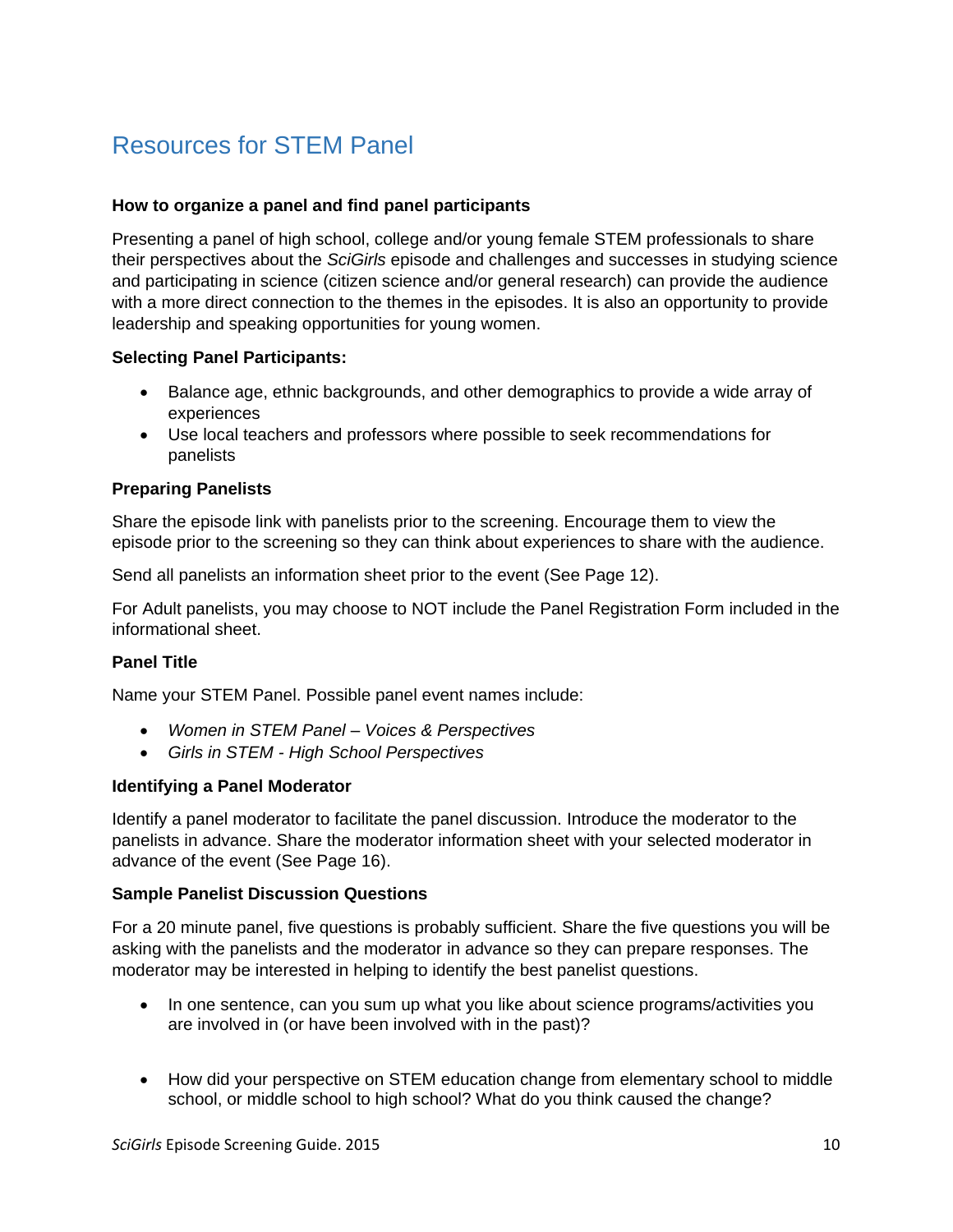- Describe a time you felt frustrated in a STEM activity. What helped you move beyond your frustration/ gave you the ability to complete it successfully?
- Has there been an adult that has influenced you in STEM and if so, how? What advice would you give adults about working with girls in STEM?
- If you could give younger girls advice about STEM, what would it be?
- Do you have any examples of media other than *SciGirls*, such as films, books, magazines, etc., that positively portray girls exploring/engaging in science activities?
- What changes would you recommend to make your school, college or workplace a more supportive place for girls in STEM? How is your school, college or workplace already providing support to women and girls?
- What were some of the challenges faced by the young women in the episode? How did the young women in the episode overcome adversity to achieve their goals?
- Why should young women pursue STEM courses and careers?
- How do you prepare yourself for a STEM career? Are there after-school programs, summer camps available in your area? What classes can you take in high school?
- How can you use STEM knowledge/experiences to better serve you and your communities?
- In what ways were the young women in the episode able to participate in citizen science? Do you think you could participate in citizen science?
- What kinds of problems would you like to address with citizen science?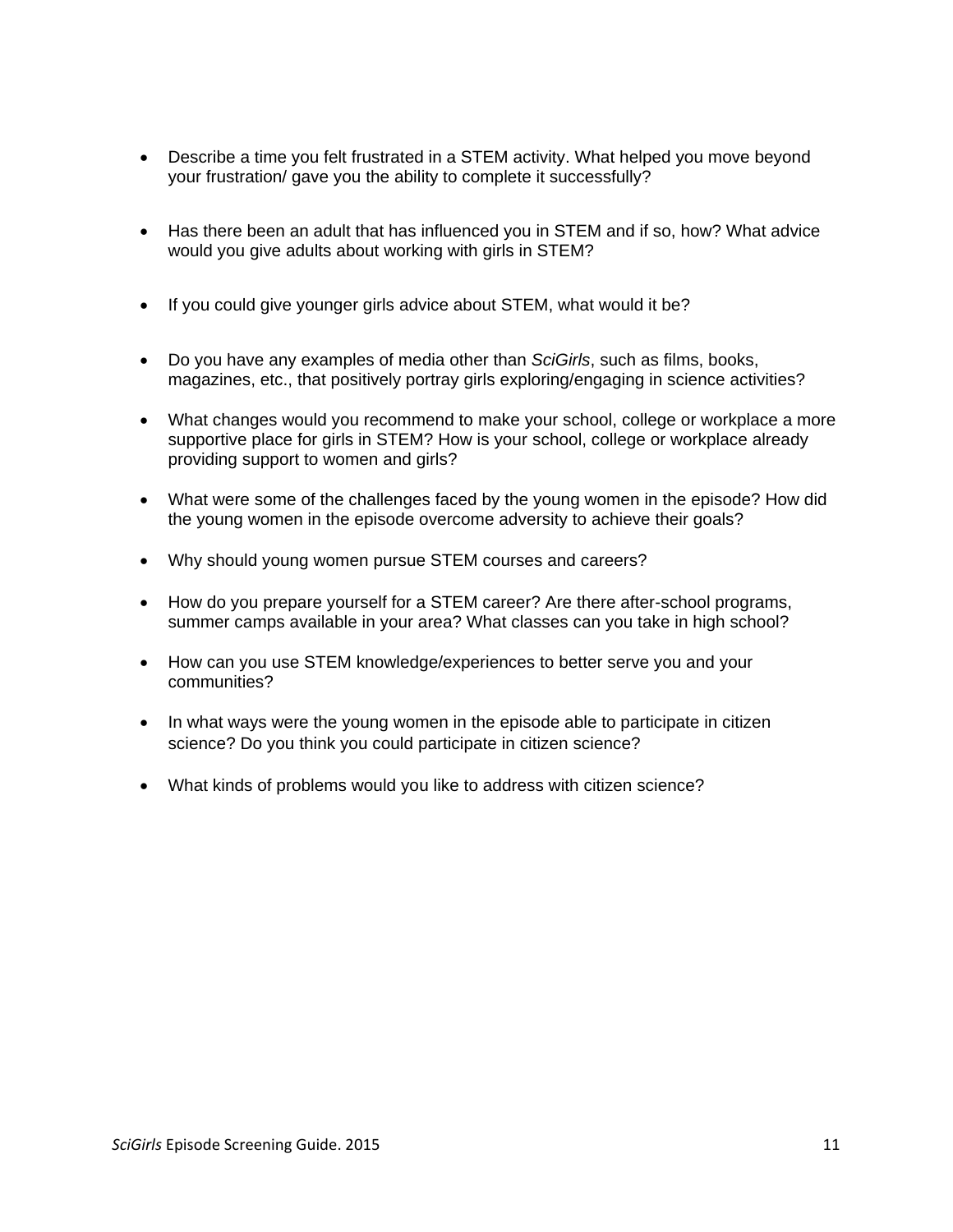

**Event Title** Location | Date **Time** 

# **[Event Title]**

# *Panelist Information Sheet*

Thank you for your interest in participating in [Event Title]. This panel is part of a *SciGirls* Season Three Episode Screening event, designed to encourage girls to pursue science, technology, engineering, and math (STEM) careers and courses. During the event there will be a panel of young women speaking and we are honored that you'll be part of it! For more information about the National Girls Collaborative Project you can visit our website here: [http://www.ngcproject.org](http://www.ngcproject.org/collaborative/pacific-northwest-girls-collaborative-project)

**Date:** 

**Time:** 

**Location:**

**Parking Information:**

**Please complete the Panelist Registration Form and the Media Release Form.** If you are under the age of 18, you must have a parent/guardian signature in order to participate.

**You will need to bring the original signed copy of the forms to XXX when you arrive at**  the event. You can also scan and email a copy to **XXX@YYY.** 

# **About the Panel:**

You will be on a panel with other girls and young women *(insert information about age range of* panelists). Below is the panel format:

- Introductions each girl will introduce herself, her school, a little bit about the STEM activities they are involved in, and something they like to do for fun/as a hobby. (1 min each)
- Add the specific questions the moderator will be asking in this section

If there is time, we will open it to questions from the audience. You do not need to be able to answer ALL of the above questions.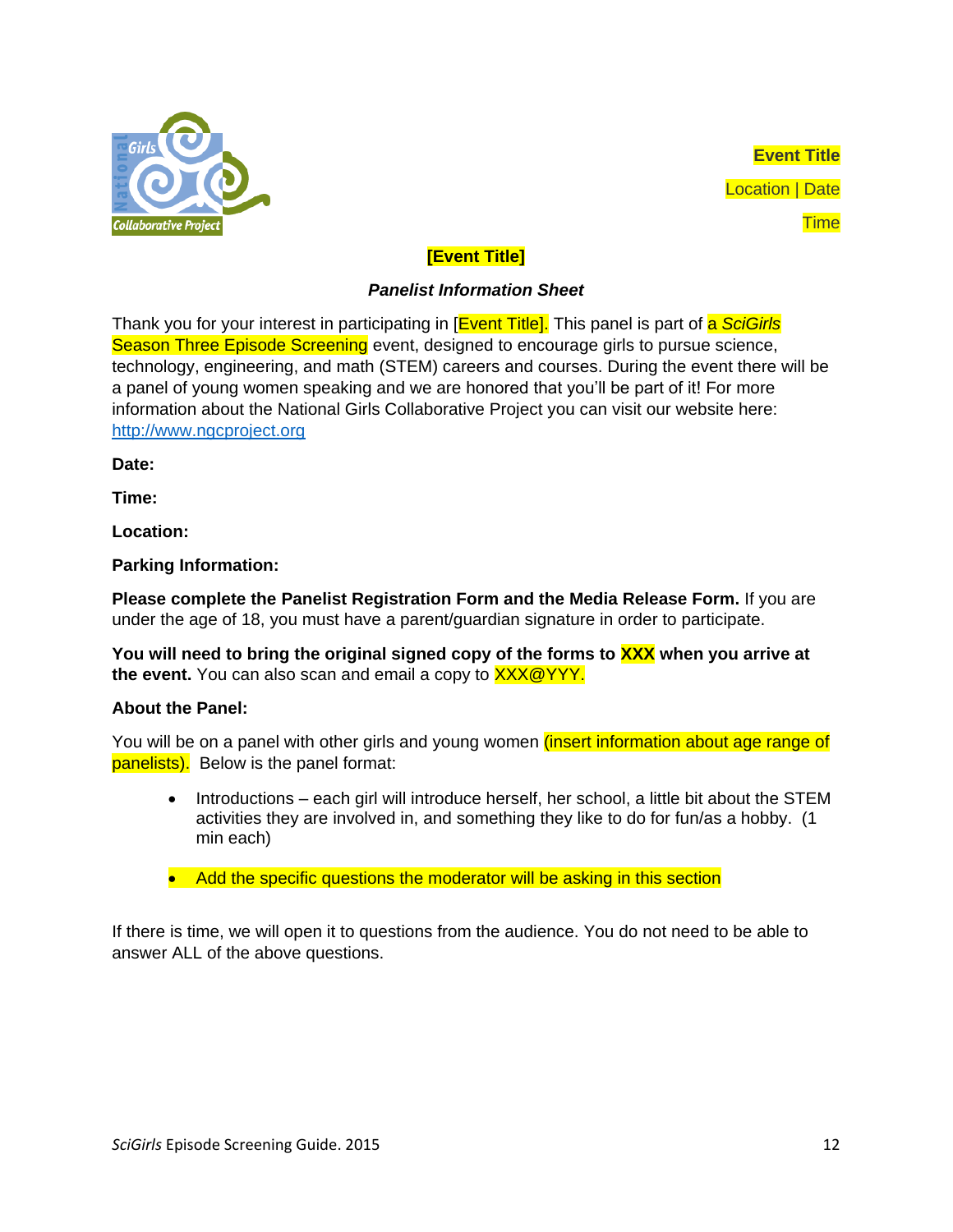

**Event Title Location | Date** 

**Time** 

# **[Event Title]**

# **Panelist Registration Form**

*Please scan and e-mail a copy of the completed forms to XXX. Or, bring a signed copy to the event on [date].* 

| <b>STUDENT NAME (Please Print)</b>                                                                  |               |  |      |  |     |
|-----------------------------------------------------------------------------------------------------|---------------|--|------|--|-----|
|                                                                                                     |               |  |      |  |     |
|                                                                                                     |               |  |      |  |     |
| Grade of student: _______________________                                                           |               |  |      |  |     |
|                                                                                                     |               |  |      |  |     |
| <b>EMERGENCY CONTACT INFORMATION (Please Print)</b>                                                 |               |  |      |  |     |
| <b>Parent/Guardian information preferred</b>                                                        |               |  |      |  |     |
|                                                                                                     |               |  |      |  |     |
|                                                                                                     |               |  |      |  |     |
| Home Phone: _______________________________ Work Phone: _______________ Cell: _____________________ |               |  |      |  |     |
|                                                                                                     |               |  |      |  |     |
|                                                                                                     | <b>Street</b> |  | City |  | Zip |
|                                                                                                     |               |  |      |  |     |
| <b>METHOD OF TRANSPORTATION</b>                                                                     |               |  |      |  |     |
| Transportation used to reach the event: -                                                           |               |  |      |  |     |
| <b>CHAPERONE</b>                                                                                    |               |  |      |  |     |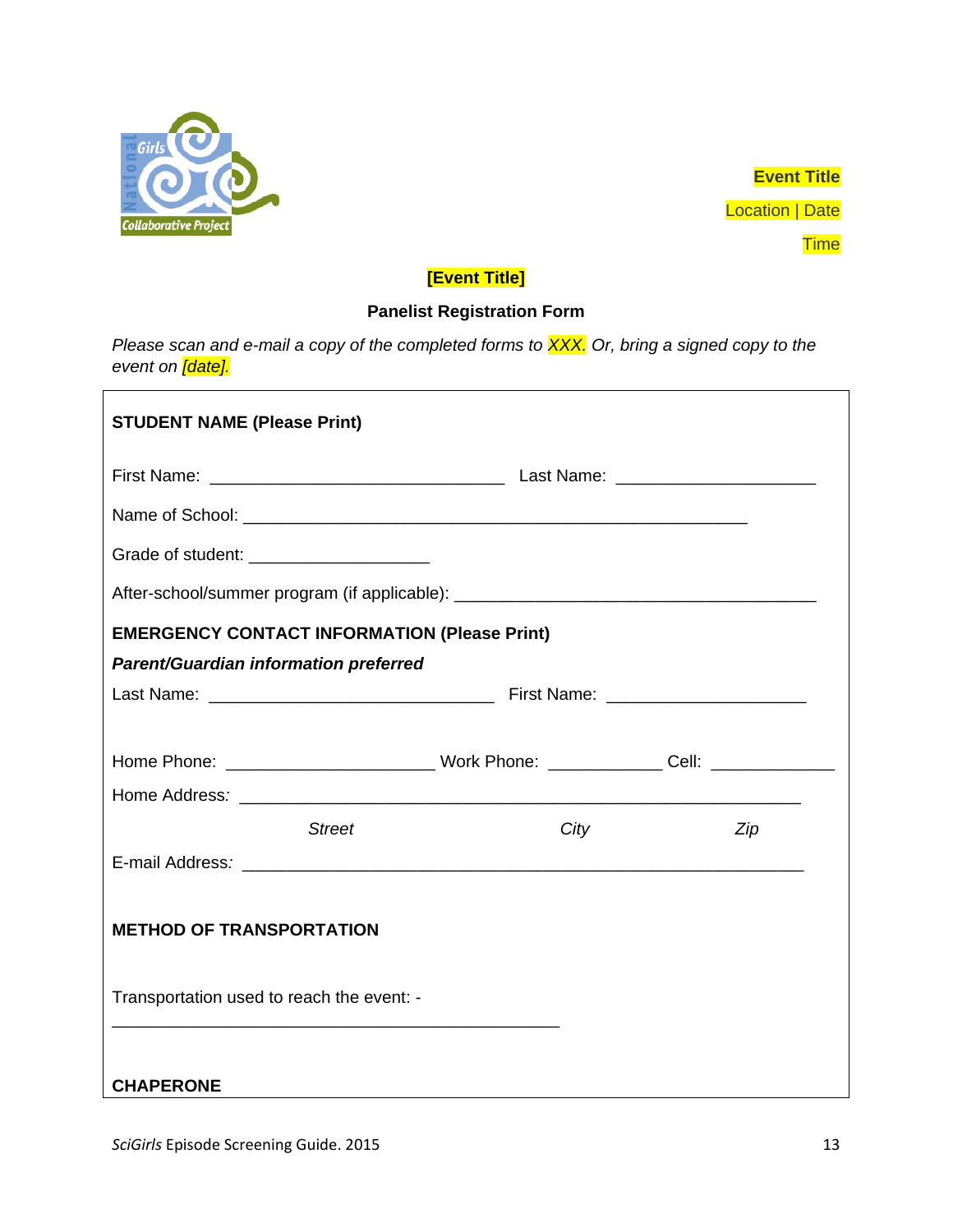|  | Will you have a chaperone at the event? |  |
|--|-----------------------------------------|--|
|  |                                         |  |

Name of Chaperone:

**By signing below, I give permission for my daughter to attend the National Girls Collaborative Project Collaboration event as a girl panelist on [date] at the [location].**

\_\_\_\_\_\_\_\_\_\_\_\_\_\_\_\_\_\_\_\_\_\_\_\_\_\_\_\_\_\_\_\_\_\_\_\_\_\_\_\_\_\_\_\_\_\_\_\_\_\_\_\_\_\_\_\_\_\_\_\_\_\_\_\_

| <b>Printed Name:</b> |  |
|----------------------|--|
|                      |  |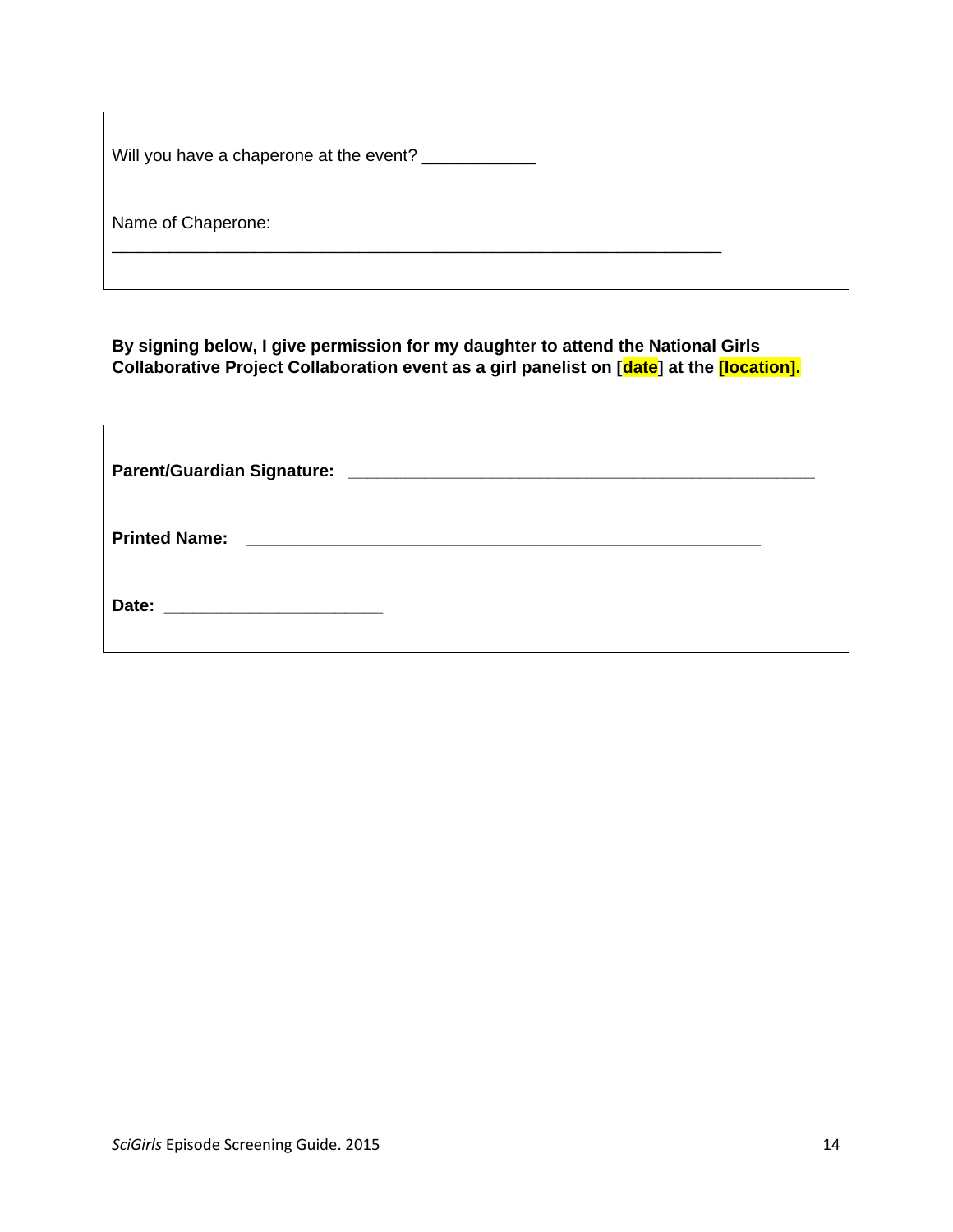

# MEDIA CONSENT AND RELEASE AGREEMENT

I hereby grant permission to the National Girls Collaborative Project ("NGCP") its agents, and persons or entities hired or authorized by it (including but not limited to National Girls Collaborative Project affiliates), to make, or have made, photographs, video, and voice recordings of me (and/or my minor child if applicable) and to use such photographs, video, and voice recordings ("such Information") without notifying me and without compensation as NGCP may authorize on its website(s), social media site(s), printed publications, and electronic versions of these same publications for promotional or educational purposes related to NGCP programs.

In addition, I waive all claims to compensation or damages that may arise from the use of such Information by the NGCP. I understand that the NGCP will have full ownership rights of such Information, or in any other materials or media, and in any and all derivative works based on or incorporating the same. I waive any and all rights, claims and/or interest, if any, which I now have or might later acquire with respect to such Information in relation to any videos, photographs, audio recordings, or any other materials and media in any and all derivative works based on or incorporating the same created by or on behalf of the NGCP under this agreement. I also waive any right to inspect or approve the finished printed or electronic publications that include such Information.

I also understand that if/once an image and/or video is posted on the NGCP's website(s) or social media site(s), the files can be downloaded by any computer user. Therefore, I agree to indemnify, defend, and hold harmless the NGCP, its directors, officers, agents, employees, and persons or entities hired or authorized by it (including but not limited to National Girls Collaborative Project affiliates) from and against any liability, damage, loss, costs, or expense resulting from claims made or suits brought against the NGCP, its directors, officers, agents, employees, and persons or entities hired or authorized by it.

The undersigned hereby agrees to the terms and conditions of this Media Consent and Release Agreement.

| <b>Please Print</b> |                                                                                                                                                                                     |  |  |
|---------------------|-------------------------------------------------------------------------------------------------------------------------------------------------------------------------------------|--|--|
|                     |                                                                                                                                                                                     |  |  |
|                     |                                                                                                                                                                                     |  |  |
| guardian.           | If the person above is a minor (under 18 years of age), a parent or legal guardian must<br>also sign the Agreement. By signing, you are certifying that you are the parent or legal |  |  |
|                     |                                                                                                                                                                                     |  |  |
|                     | <b>Please Print</b>                                                                                                                                                                 |  |  |
|                     |                                                                                                                                                                                     |  |  |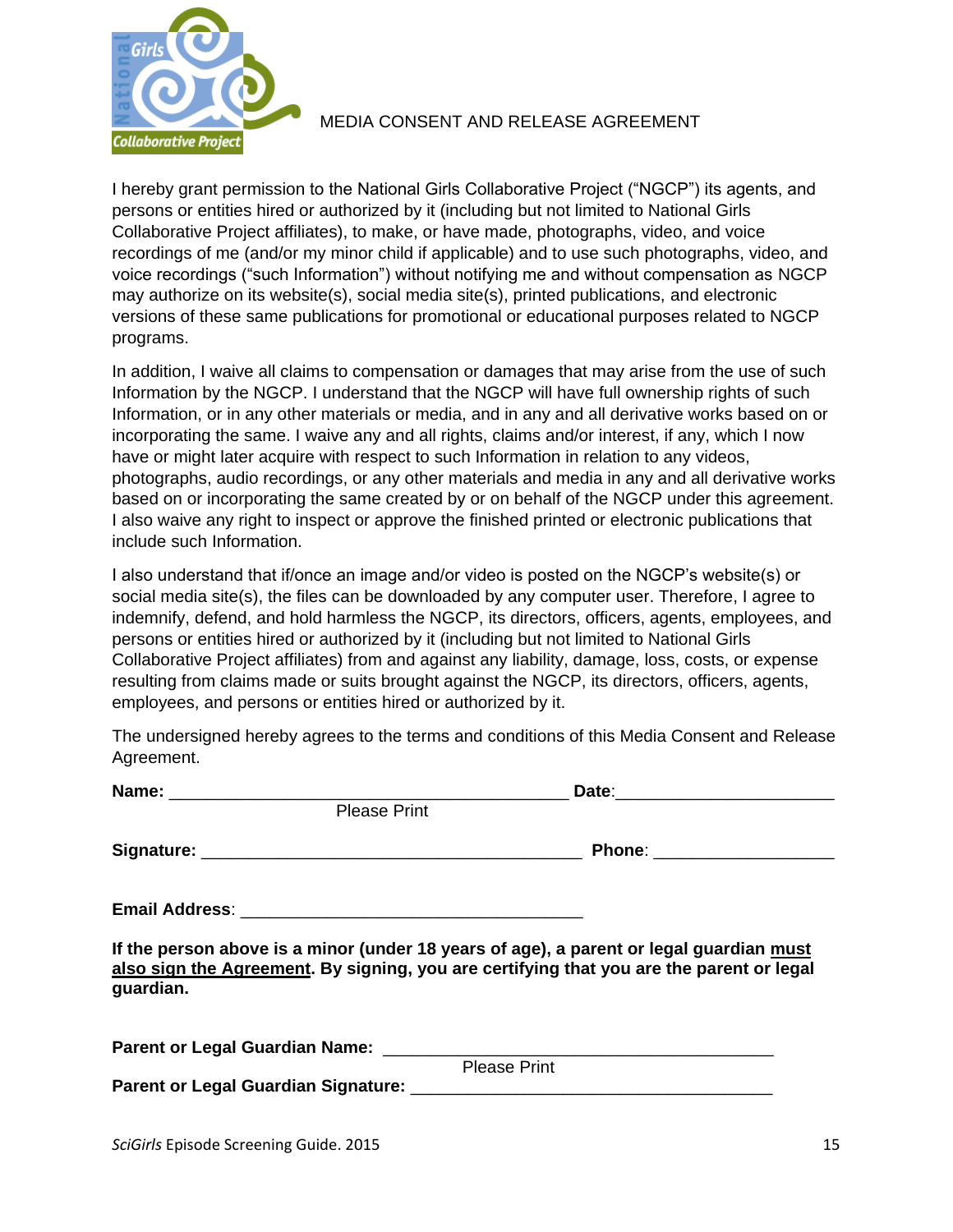

**Event Title** Location | Date **Time** 

# [**Event Title]**

# **Moderator Guide**

Thank you for agreeing to be the moderator for our STEM panel during the **[Event Title]**. This event is part of a *SciGirls* Season Three Episode Screening event, designed to encourage girls to pursue science, technology, engineering, and math (STEM) careers and courses. During the event there will be a panel of young women speaking and we are honored that you'll be part of it! As the moderator for the **[Event Title]**, you will ask panelists to give us their unique perspective on their STEM experiences to encourage girls' interest and participation in these fields.

For more information about the National Girls Collaborative Project you can visit our website here: [http://www.ngcproject.org](http://www.ngcproject.org/collaborative/pacific-northwest-girls-collaborative-project)

# **Date:**

# **Time:**

*We will do a short orientation and introduce you to the panelists at XXX so you will have a chance to connect with them before we begin.* 

### **Location:**

# **Parking:**

# **Panel Format:**

You may choose to improvise somewhat on the panel format described on the next page.

The panelists will have received the below questions ahead of time and will expect similar questions to be asked of them on the panel. We do not expect that all of the panelists will answer all of the questions. It is also perfectly ok if you do not get through all the questions. Facilitating a good dialogue and conversation is most important. If the panelists are sharing important and relevant stories, allow them to continue!

### **Hello and Introduction:**

*Thank you for joining us on this panel. We wanted to gain a little insight into what makes girls interested in science, technology, engineering or math (STEM), so we invited some girls to talk with us so we can hear about it straight from the source. (may need to modify based on age range of panelists and their experiences)*

 **Introductions -** We are going to go around and have each panelist quickly introduce herself, her school/organization, a little bit about the STEM activities she is involved in, and something she likes to do for fun/as a hobby.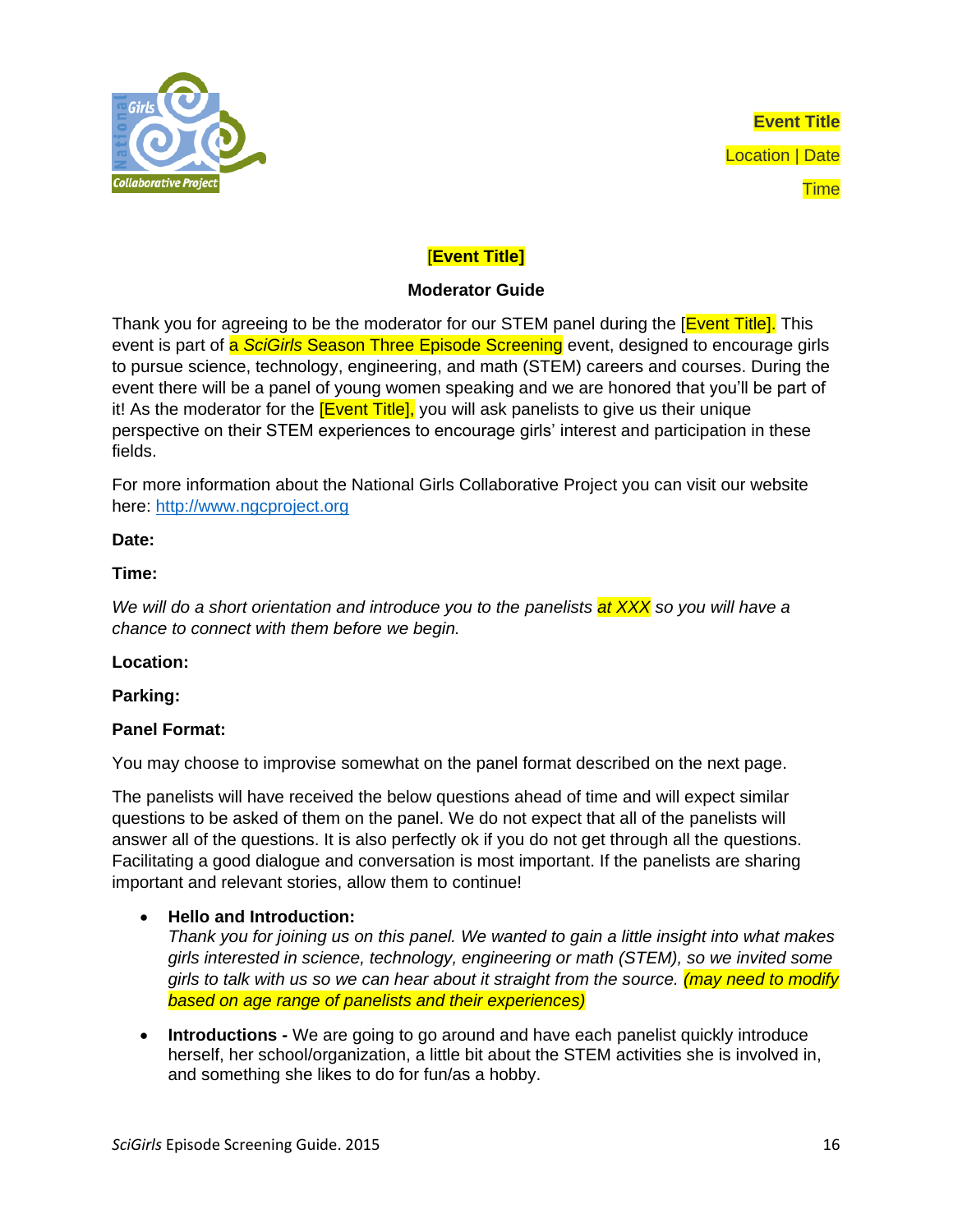*(All; 1 min each)* 

• Add the specific questions the moderator will be asking in this section

### **Additional Moderator Tips:**

Invite panelists to answer questions. Make it clear that you are encouraging conversation. All panelists do not have to respond to all questions. And panelists do not all have to respond in the same order each time. Especialy when moderating a panel of younger girls, ins*tead of calling on the girls by name, we would encourage you to invite the girls to volunteer to answer the question. Some panelists may need more encouragement. Meeting with the panelists even a few minutes before the start of the panel will give you a sense of who will be ready to answer questions and who might need more encourgement to speak up during the panel discussion.* 

 **Closing***: Thank you, ladies, for your participation in this morning's panel. Your insights are valuable and have given us a wonderful foundation on which to set the experiences of this conference.*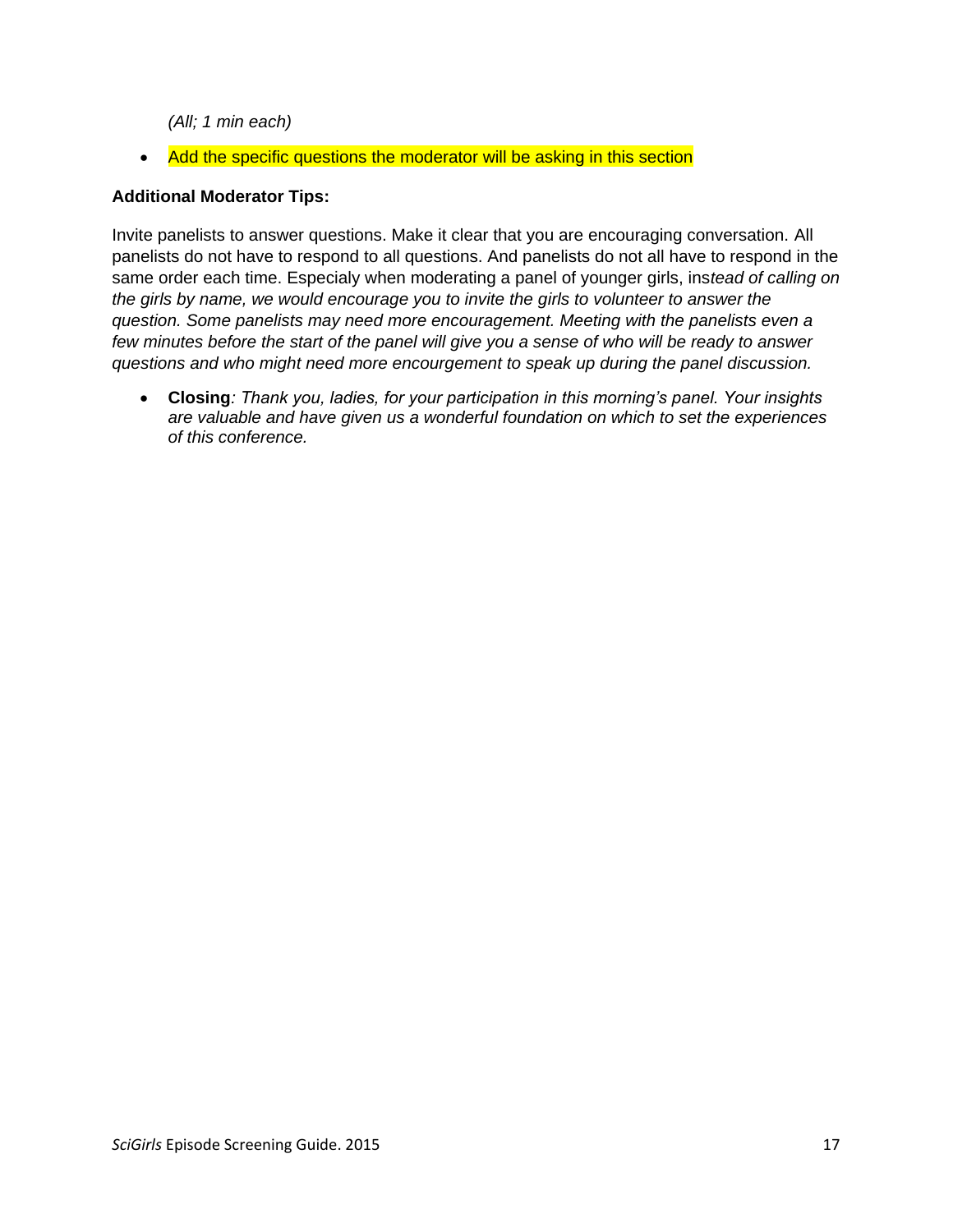# <span id="page-17-0"></span>Invitation Templates

You may choose to create special invitations to invite girls to your episode screenings. You can utilize the *SciGirls* Invite Templates located here [http://scigirlsconnect.org/page/event-invites.](http://scigirlsconnect.org/page/event-invites)

Be sure to include all logistical information such as start time, end time, location, parking, etc. Remember to indicate if this is an event where girls can be dropped off by parents/guardians or if you need girls to be accompanied by a guardian during the event.

# <span id="page-17-1"></span>Sample Outreach Messaging

### **Email or Newsletter Announcement**

Please join us for a screening of a S*ciGirls* Season *3* episode (include the name of the episode) at time and location. *SciGirls* is an Emmy-award winning PBS KIDS television series, website, and outreach program dedicated to changing the way millions of girls ages 8 - 13 think about science, technology, engineering, and mathematics (STEM). *SciGirls* episodes focus on inquirybased science with a commitment to gender equity*.*

A panel discussion will follow the screening, during which local girls and women will talk about their experiences in STEM. Girls attending this episode screening will also have the opportunity to engage in hands-on STEM activities.

The event is hosted by **Election** 

### **Facebook**

On date, time, and location, join us for a free screening of a SciGirls Season 3 episode. SciGirls Season 3 focuses on citizen science, the newest frontier in science education that engages ordinary kids nationwide in innovative research [event registration link]

### **Twitter**

- 1. Join @host for a screening of a #SciGirls episode on date and time, followed by a discussion of how to inspire more #girlsinSTEM careers. [event website]
- 2. How can we pave the way for more #girlsinSTEM careers? This date at time join us for a screening & discussion of the #SciGirls: [event website]

Website: pbskids.org/scigirls, scigirlsconnect.org Hashtags: #SciGirls, #citizenscience, #STEM, #PBSKids,

*Suggested Twitter Handles* National Girls Collaborative Project: @ngcproject SciGirls: @scigirls, @tpt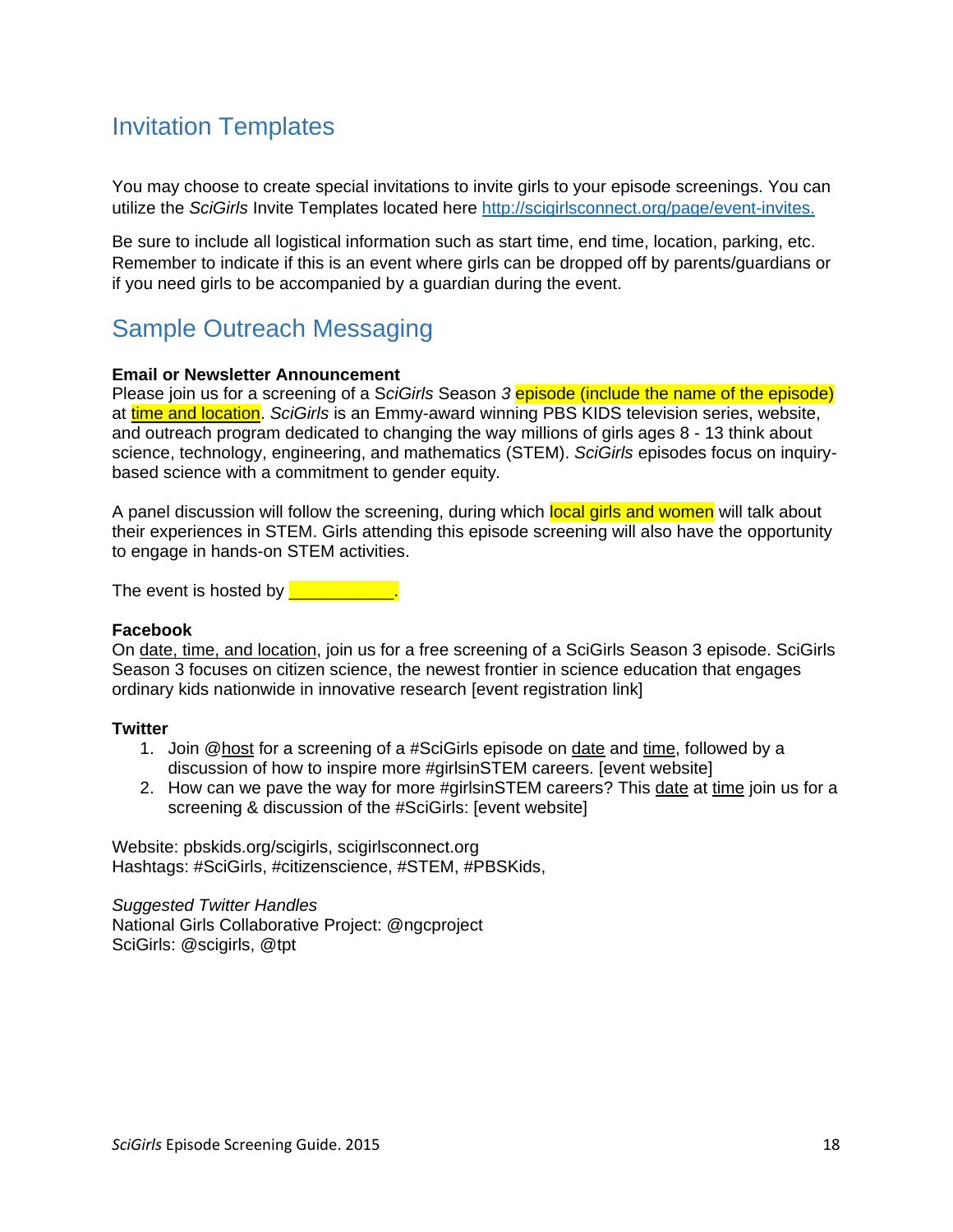# <span id="page-18-0"></span>How to Find Organizations and Programs for Girls

The National Girls Collaborative Project (NGCP) is a national initiative working to advance gender equality in science, technology, engineering, and mathematics (STEM). The NGCP brings together diverse organizations invested in increasing the representation of girls and women in STEM education and careers and seeks to maximize access to existing resources and expertise on a local, regional, and national level.

While there are many efforts underway to promote STEM education, the NGCP focuses on providing girl-serving organizations with a collaborative framework and tools to strengthen their efforts and maximize impact. Individuals or organizations with common goals can improve their abilities to achieve critical outcomes for girls in STEM through collaboration. Collaborators can increase awareness of their resources and expertise, share exemplary practices, and reduce isolation. Through collaboration, key resources and expertise can be leveraged to maximize the impact on women and girls.

**The Connectory is a powerful online collaboration tool.** This global database of youthserving programs and opportunities allows users to share opportunities and resources and learn from others who are working towards the goal of inspiring more youth to pursue STEM careers. The directory includes valuable information such as contact information, program descriptions, populations served, and service delivery format. One unique feature of The Connectory is that users can choose from a comprehensive list to specify resources available and resources needed, making it possible to connect with others to leverage existing resources. **Grow your collaborative network by connecting with over 8,000 programs serving more than 8.7 million girls and 5 million boys listed in The Connectory.**

# **Getting Started**

- 1. Join: [Make an account profile](http://r20.rs6.net/tn.jsp?e=001wW610fcASM3ZoBbQ9IJFC1rDrL0b15kOl4-D3VjI3W1UoAvw08tRWkPmxz6BNDNzG5PAS1hZx49O25oCAAIy5ykJwHKcq1BsH0SmyLRs4azgfleI4KGffJO1IZ3d32nEeiK3hatuBpM=)
- 2. Create: *Click* '+ Add new program' to add basic information about your program. **The more information you enter, the more other members of the network can learn about your program.** You may want to consult with others in your organization to create the most meaningful profile, which will foster collaboration and resource-sharing.
- 3. Approval: We approve your **program listing** so they can be searched for by program providers
- 4. Add: *Click* "+ Add new opportunity" to all your STEM opportunities
- 5. Approval: We also approve your **time-bound opportunities** so they can be searched for by families

### **Building Your Collaborative Network**

1. View programs in The Connectory by clicking on the **Partner Search** tab in the top navigation menu.

2. Search with a variety of fields by clicking **Search.**

**Each new entry in The Connectory can open a door to collaboration** and increase the capacity of individuals and organizations to inspire more girls to explore exciting careers in the STEM fields.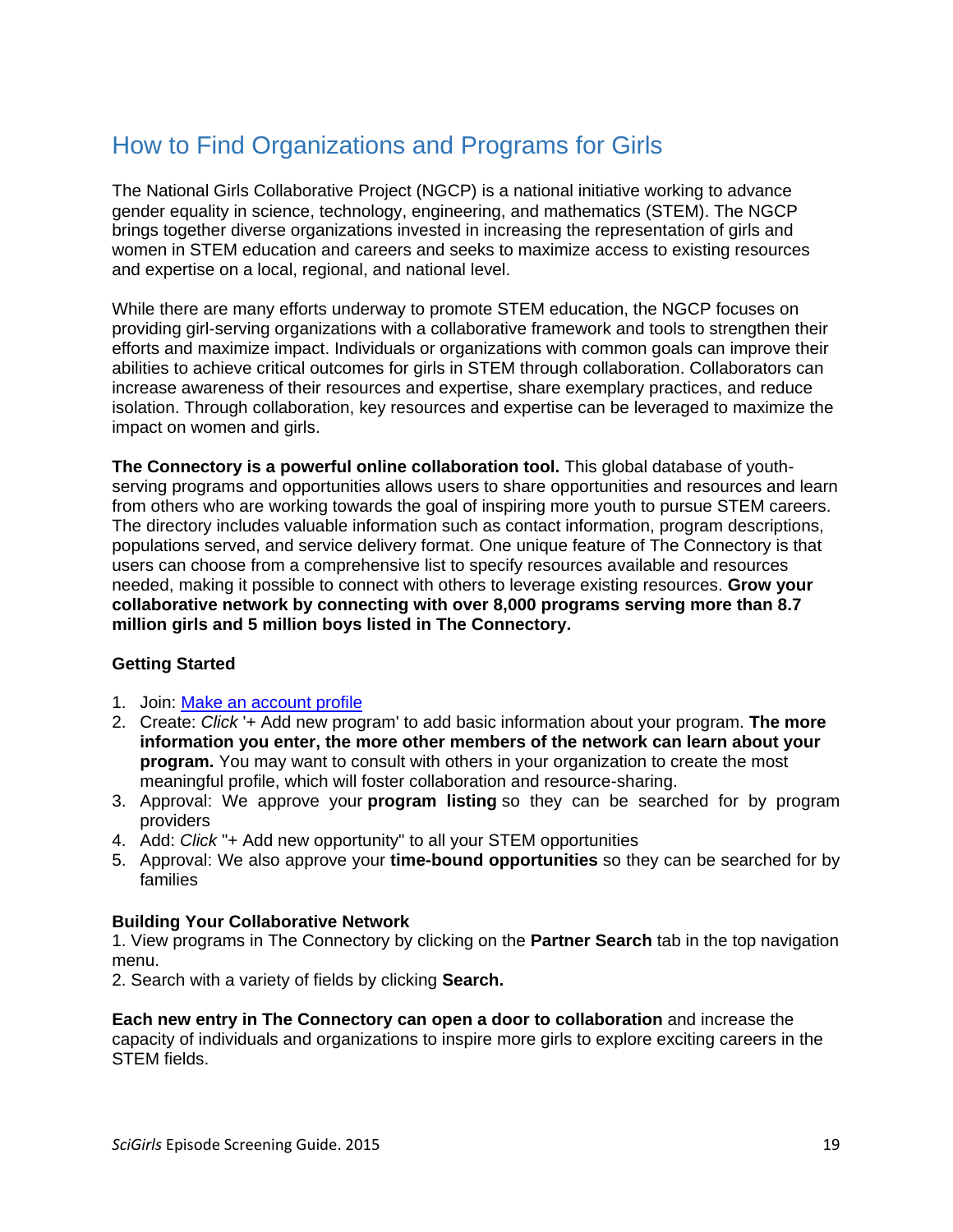# <span id="page-19-0"></span>Additional Resources and Support for Episode Screening Hosts

### **Activities and Guides**

### <http://scigirlsconnect.org/page/activities>

SciGirls has made a commitment to providing quality, gender-equitable, inquiry-based STEM activities that are fun for all! These hands-on activities are listed by topic and season.

### **Inquiry 101**

<http://scigirlsconnect.org/page/inquiry-101>

This page features resources about the science inquiry process, which is at the heart of all SciGirls' hands-on activities.

### **Gender Equity**

# <http://scigirlsconnect.org/page/gender-equity>

This webpage lists websites with gender equity and professional development resources.

#### **Materials Request Forms**

<http://scigirlsconnect.org/page/materials-request-forms>

### **SciGirls CONNECT**

#### [http://scigirlsconnect.org](http://scigirlsconnect.org/)

SciGirls CONNECT is an innovative national demonstration project that combines video, printed activity guides and professional development for educators, all linked through dedicated websites. The key goal of SciGirls CONNECT is to build a vibrant community of empowered, well-informed professionals devoted to encouraging more girls to take part in STEM activities and pursue STEM careers. We have an ambitious initiative to train 100 organizations in the use of SciGirls programming over the next five years.

### **SciGirls Seven**

### <http://scigirlsconnect.org/page/scigirls-seven>

The SciGirls PBS television series, website, and outreach initiatives emphasize current research on strategies proven to increase girls' engagement in STEM. A quarter of a century of studies have converged on a set of common strategies that work, and these have become SciGirls' foundation. The SciGirls Seven summarizes seven research-based strategies for engaging girls in STEM, including tips for putting these strategies to practice and references for additional information.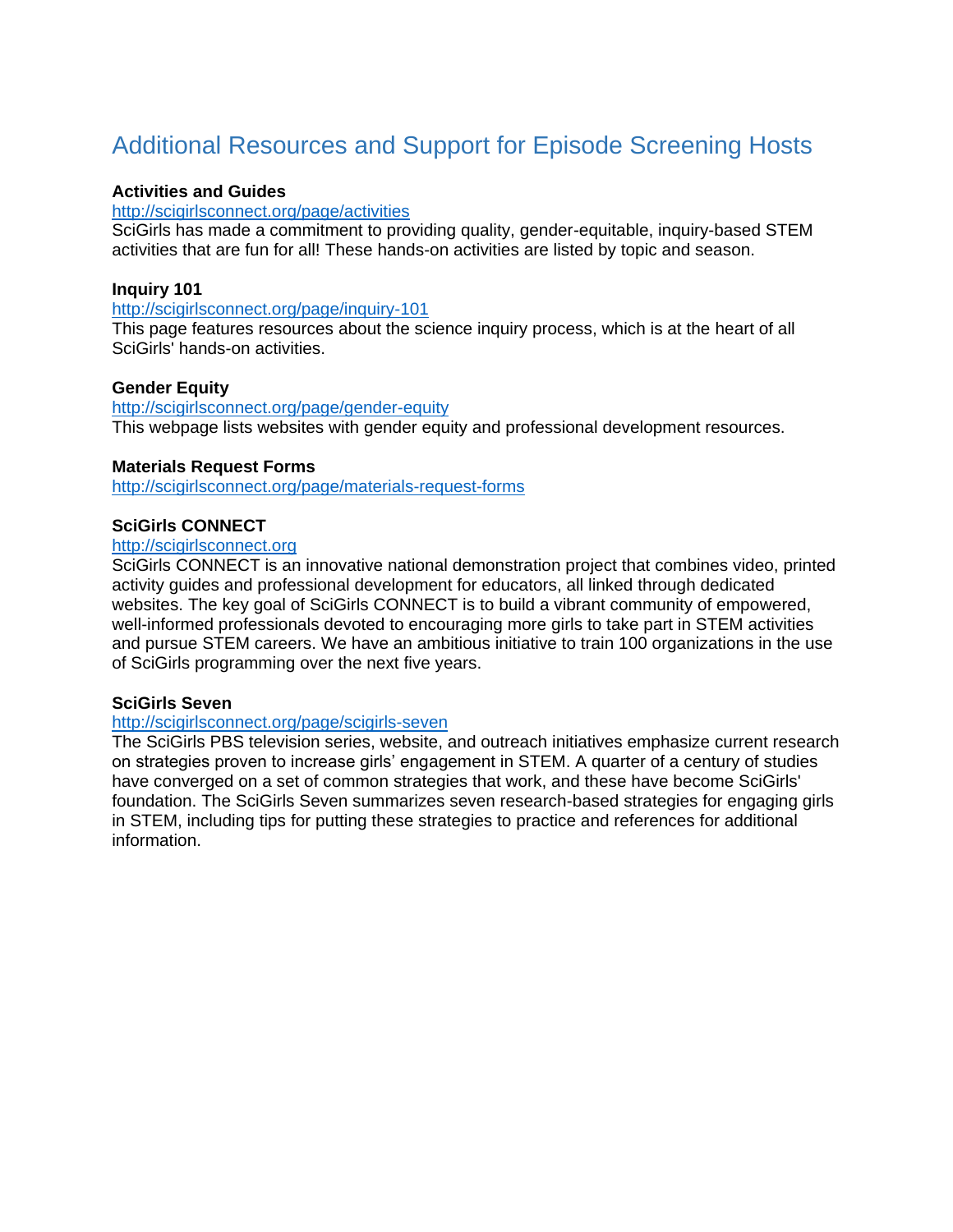# <span id="page-20-0"></span>Activities and Resources for Mentors and Role Models (STEM Panelists)

# **Mentoring in a Box - [Technical Women at Work](http://www.ncwit.org/resources/mentoring-box-technical-women-work)**

This great resource from the National Center for Women & Information Technology (NCWIT), developed in collaboration with the [Anita Borg Institute for Women and Technology,](http://anitaborg.org/) helps women excel in the technical professions and advance to positions of leadership. Informed by research from academic and business literature and by conversations with mentoring experts in the field, Mentoring-in-a-Box: Technical Women at Work offers activities, resources, and tools to support a mentoring pair, presented in an easy-to-use format.

### **[Women In Bio](http://womeninbio.org/)**

Women In Bio is an organization of professionals committed to promoting careers, leadership, and entrepreneurship of women in the life sciences.

#### **[Women@NASA](http://women.nasa.gov/)**

The Women @NASA contains a collection of videos and essays showcasing women who work across a variety of departments at NASA. The stories demonstrate how these women work to make the world a better place, balance their personal and professional responsibilities, and overcome obstacles to pursue their dreams. The site contains resources to inspire girls in STEM, information for K-12 educators, and serves as a hub for women and outreach at NASA.

#### **[Women@Energy](http://energy.gov/diversity/listings/women-energy)**

Women@ Energy, from the Department of Energy, showcases talented and dedicated employees who are helping change the world, ensuring America's security and prosperity through transformative science and technology solutions. view profiles of women across the country, sharing what inspired them to work in STEM, what excites them about their work at the Energy Department, sharing ideas for getting more underrepresented groups engage in STEM, offering tips, and more.

### **[Engineer Your Life](http://engineeryourlife.org/)**

Learn about cool engineering jobs, meet inspiring female engineers and students, and find fresh info on scholarships, events and happenings in the engineering world. It's also a place for parents, educators, and engineers, too!